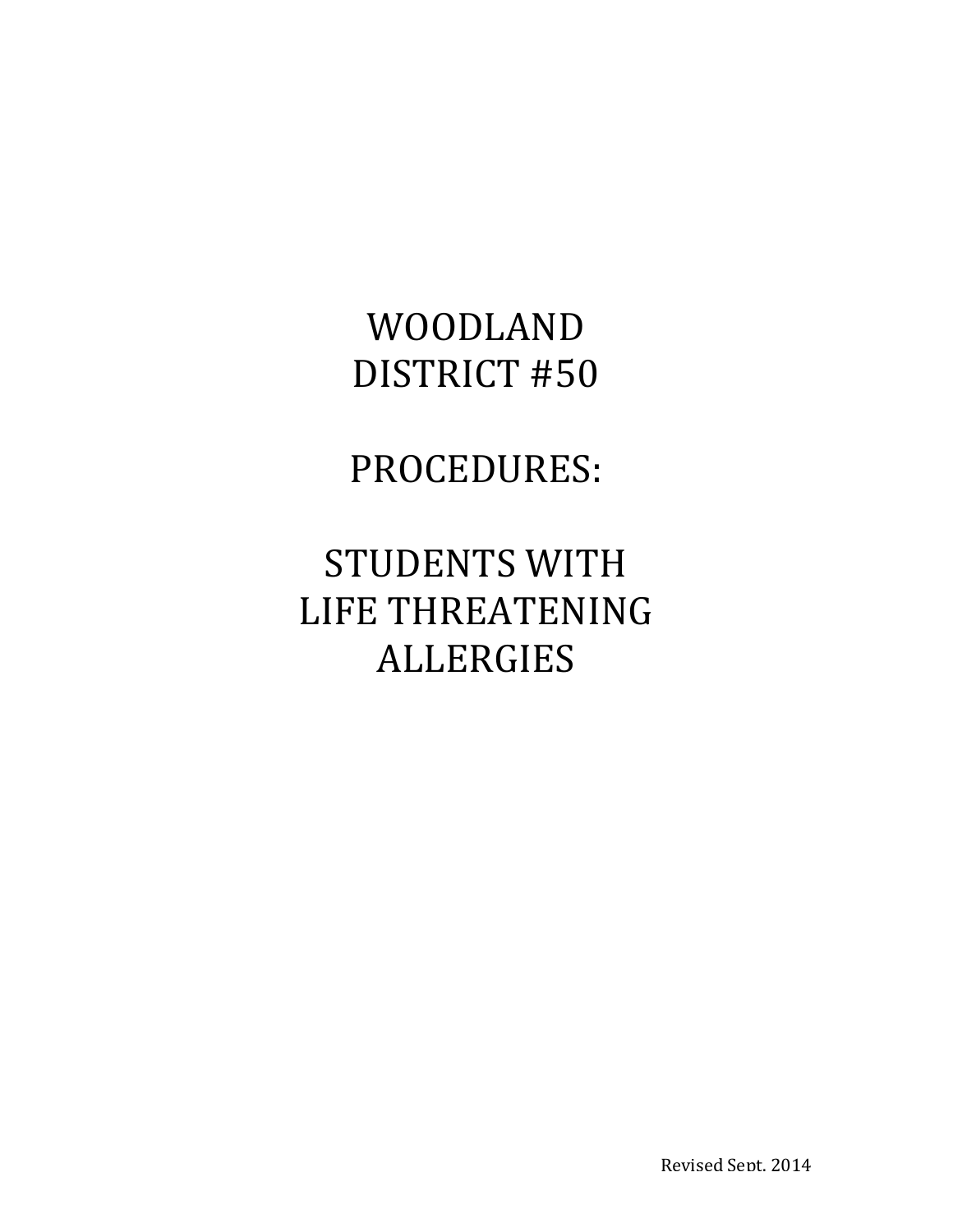## **WOODLAND LIFE THREATENING ALLERGY ADMINISTRATIVE PRODCEURES**

#### **Food Allergy Management Committee**

The Child Health and Welfare Committee will serve as the Food Allergy Management Committee. The Child Health and Welfare Committee is a committee of the Superintendent in place to provide input to the administration on topics that influence the well-being of children while in school including discipline, safety, health and wellness concerns and other topics as they may occur. Management of Life Threatening Allergies falls within the purview of this committee. The committee is comprised of the Associate Superintendent of Education, school administrators, school staff, nursing staff, parents, community members, transportation and food service staff.

#### **Staff Training**

The Nurses will be responsible for conducting training with all staff as part of the Institute days at the beginning of the school year. This training will address information including:

- A. The most common food allergies accounting for 90% of all food allergic reactions: milk, egg, peanut, tree nut (walnut, cashew, etc.), fish shellfish, soy and wheat
- B. Allergies resulting in anaphylaxis include but not limited to:
	- 1. Nut/nut products
	- 2. Milk
	- 3. Bees
	- 4. Medication
	- 5. Latex
- C. Anaphylaxis is  $-$  a sudden, severe, potentially fatal, systemic allergic action that can involve various areas of the body (such as skin, respiratory tract, gastrointestinal tract, and cardiovascular system).
- D. Symptoms of anaphylaxis
	- 1. Mouth itching, tingling or swelling of lips, tongue, mouth
	- 2. Skin hives, itchy rash, swelling of the face or extremities
	- 3. Gut nausea, abdominal cramps, vomiting, diarrhea
	- 4. Throat tightening of the throat, hoarseness, hacking cough
	- 5. Lung shortness of breath, repetitive coughing, wheezing
	- 6. Heart weak pulse, low blood pressure, fainting, pale, blueness
- E. High risk areas determined by each school
- F. Emergency steps to take in the event of an allergic reaction
- G. Review of District Administrative Procedures (this document)

Staff who will have direct contact with students with life threatening allergies will receive additional in-service training that includes all of the above areas, as well as training on the use of the EpiPen. There will be a mid-year refresher meeting held with all staff that has contact with a child with life threatening allergies. The school nurse will facilitate this meeting. The nurse will keep a list of who signed into the trainings.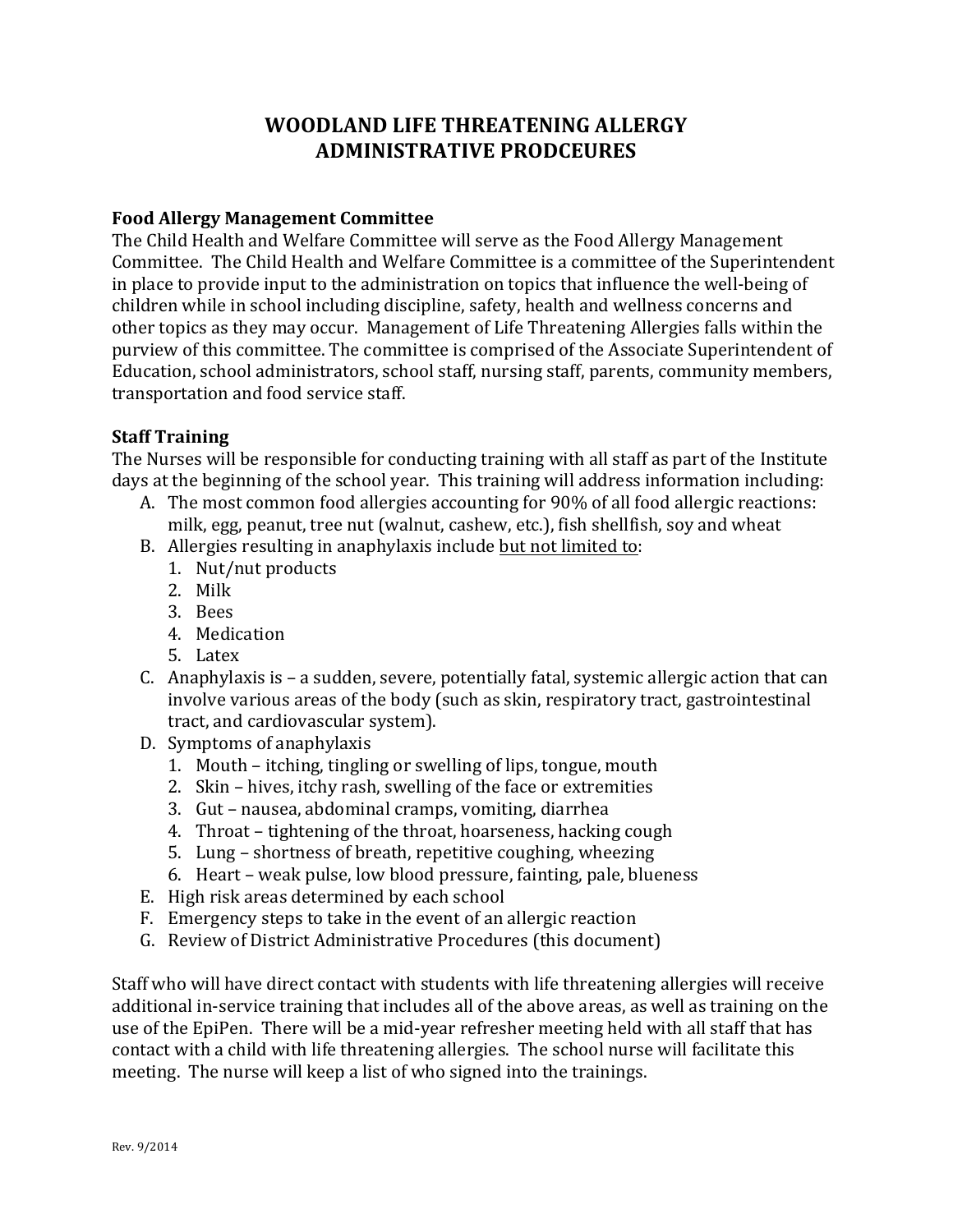## **Nut Free Classrooms (Pre K – 3rd Grade)**

Woodland will provide nut free classrooms for all students in kindergarten through  $3<sup>rd</sup>$ grade with a documented life threatening allergy, according to parent decision. This means that all students in these designated nut free classrooms will not be permitted to have present or eat any foods containing nut products at any time during the day (lunch, snacks, etc.).

Nut free means that no peanut or nut tree products will be allowed at any time in that room. Tree nuts included cashews, pistachios, walnuts, almonds, etc. This prohibition includes lunches, snacks, birthday and party treats.

Letters will be sent to all parents of students in these nut free classrooms weeks prior to the start of school explaining that no nut products will be allowed in this class for lunch, snack, etc. This gives parents of non-allergic students an opportunity to request their child be moved out of this class if they feel it would be difficult to comply.

## **Allergy Aware Teams (4th – 5th Grade)**

Woodland will provide allergy aware teams for all students in  $4<sup>th</sup>$  and  $5<sup>th</sup>$  grade with a documented life-threatening allergy, according to parent decision.

## **School Administrative Responsibilities**

School Administrators will oversee the school team in the prevention, care, and management of children with food allergies and reactions. Administrators will coordinate the following when addressing the needs of a student with a life-threatening allergy:

- Development of an Allergy Action Plan
- Coordination of training and education for all necessary staff regarding:
	- $\triangleright$  Allergies, insect stings, medications, latex, etc.
	- $\triangleright$  Emergency procedures including how to administer an EpiPen in an emergency
	- $\triangleright$  How to recognize symptoms of anaphylaxis
- Provide signage for classroom (s) indicating NUT FREE or ALLERGY AWARE classroom.
- Provision of emergency communication devices (i.e. walkie-talkies, cell phones) for all school activities, including gym, lunch, recess and transportation that involve a student with life-threatening allergies.
- Arrange for an allergy free table in the lunchroom and/or provide an allergy free lunch substitute as needed.
- Have hand sanitizers or wipes for student use in the lunchroom and classroom.
- Have the custodian wash doorknobs, tables, desks, and other potentially contaminated surfaces with separate cloth to avoid cross contamination when cleaning the classroom, as needed.
- Lunchroom supervisors and/or custodians should wipe lunchroom tables with a separate cloth to avoid cross contamination.
- Plan for student transition needs each spring for the next school year.
- $\bullet$  Plan for transition to new school.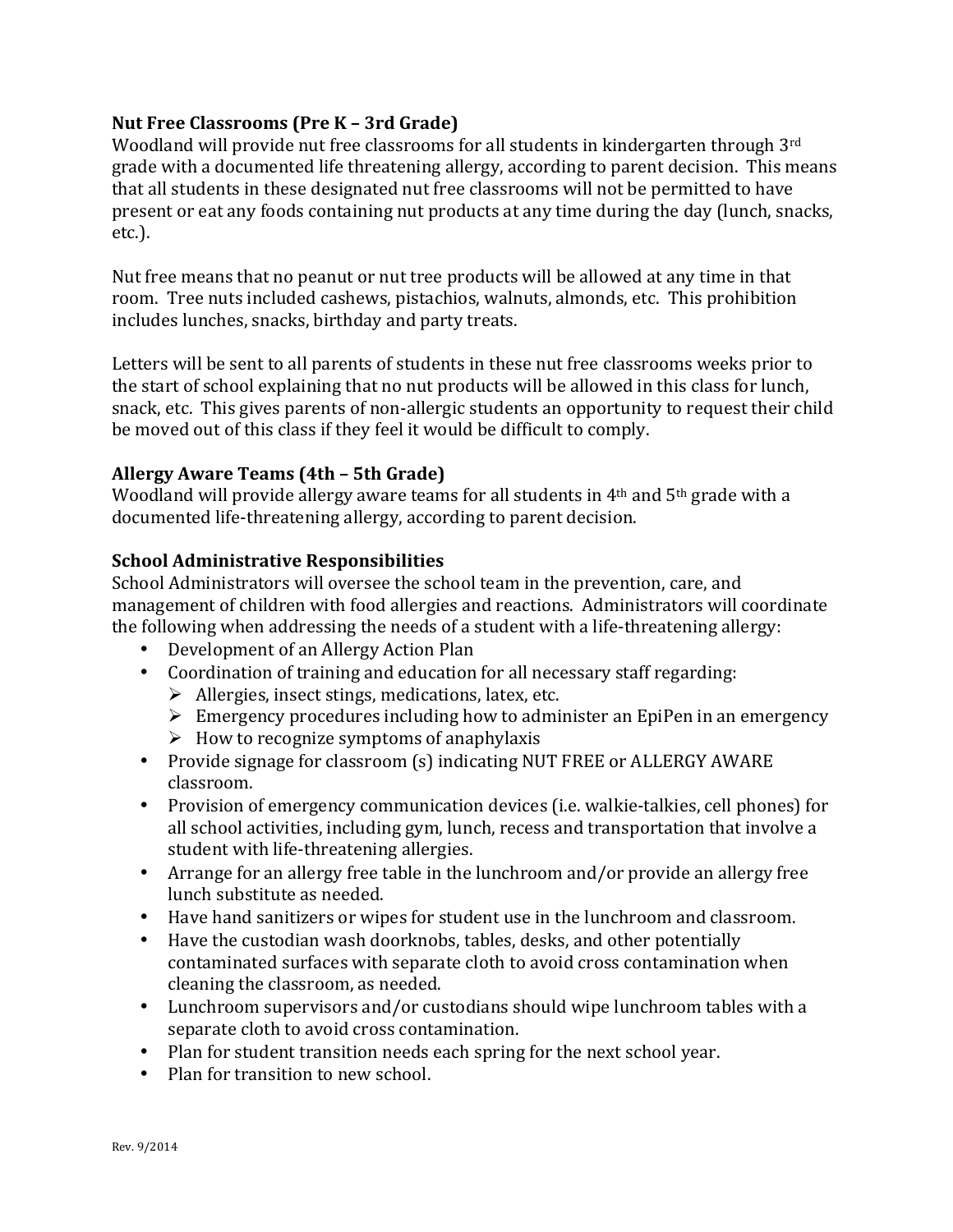- Participate in a meeting with administration and nurse of receiving school near the end of school (kindergarten,  $3<sup>rd</sup>$  grade and  $5<sup>th</sup>$  grade) to plan for transition to the new school as needed.
- Review Allergy Action Plan at least annually or as needed.

## **School Nurse/Health Assistant Responsibility**

Nurses and Health Assistants will participate as a member of the school team in both the prevention and emergency care of children with food allergies and reactions. Nurses will consider the following when developing an Allergy Action Plan for a student with a lifethreatening allergy.

- Schedule and participate in the meeting to develop an Allergy Action Plan for the student.
- Conduct and monitor attendance at in-service training for all staff that work with students with life-threatening allergies at the beginning of the school year.
- In the nurse's office, post and label location of Allergy Action Plans and emergency medication (e.g.: EpiPen).
- Periodically check medications for expiration dates and arrange for them to be current.
- Be able to communicate with playground staff and physical education teacher via communication device (e.g.: walkie-talkie, cell phone).
- Prepare medical alert list for distribution to relevant staff.
- Refer to the ISBE/IDPH Guidelines as needed.

## **Teachers and all Support Staff Responsibilities**

Teachers will do the following in implementing an Allergy Action Plan for a student with a life-threatening allergy.

- Be trained regarding life-threatening allergies including:
	- $\triangleright$  Basic facts regarding life-threatening allergies
	- $\triangleright$  Symptoms of allergic reactions
	- $\triangleright$  Use of the EpiPen Each staff working with a student with a life threatening allergy will practice the administration of the EpiPen
- Place a health concern sticker on the back of the student's nametag in kindergarten, which the student wears at all times.
- Participate in any team meetings for the student with life-threatening allergies and attend all necessary in-service training.
- Keep accessible the student's Allergy Action Plan with photo in classroom.
- Keep medical alert list close at hand.
- Be sure both student teacher and classroom volunteers are informed of the student's food allergies.
- Leave information for substitute teachers in an organized, prominent, and accessible format for substitute teachers. Follow school guidelines for subfolders, including an emergency guide card.
- Complete alert information on AESOP substitute system so substitute is aware of any life-threatening allergies when accepting position.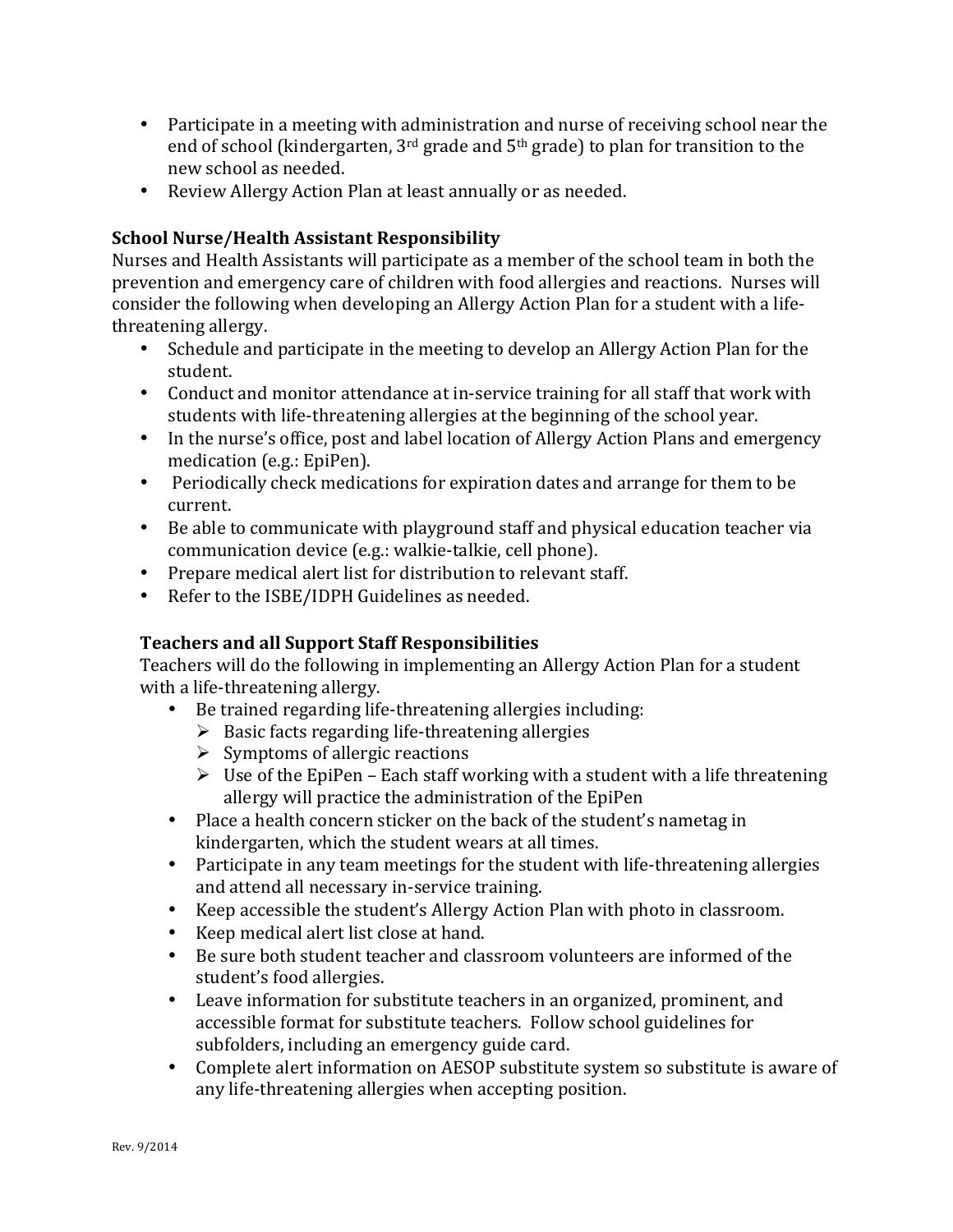- Inform parents of the child with allergies in advance of any in class events where food will be served.
- Follow Allergy Action Plan in the case of an emergency.
- Periodically check soap dispensers to be sure they are full.
- Encourage students to wash hands when arriving to school and frequently during the school day.
- Maintain a supply of lanolin free wipes to wipe down flat surfaces as needed.
- In the nut free rooms, check lunches and snacks every day for the first two weeks and then periodically to insure the lunches/snacks are allergen free.
- Check party treats prior to eating.

## **Snacks/Lunch Time**

- If the teacher discovers unknown or restricted food:
	- $\triangleright$  Rid the classroom of the food and
	- $\triangleright$  Wipe down flat surfaces in the classroom and
	- $\triangleright$  Refer to the student's Allergy Action Plan for further action
- If contamination of food is suspected, have the students wipe down their own individual desk with wet wipes.
- Reinforce proper hand washing before and after eating.

## **Classroom Activities**

- Consider the presence of allergenic foods in classroom activities (e.g. arts and crafts, science projects, celebrations or other projects). Modify class materials as needed.
- If a food event has been held in a classroom(s) where there is a child with an allergy, have the custodian wash the tables and chairs using appropriate materials to avoid cross contamination.
- Try not to isolate or exclude a child because of allergies (e.g. using candy as part of a math lesson).
- Monitor snacks/lunches brought by students.
- Send home to all parents at the beginning of the year the following:
	- $\triangleright$  Basic facts regarding life-threatening allergies
	- $\triangleright$  Alternative to snacks
- Encourage the use of stickers, pencils, or other non-food items as rewards or in party goody bags instead of food.
- Encourage non-edibles at holiday parties.
- If an animal is invited to the classroom, special attention must be paid to other allergies children may have  $(e.g.$  dander) and to the animal's food (peanuts, soy milk).

## **Field Trips**

- Consider the student when planning a field trip due to a risk of allergen exposure.
- Collaborate with the school nurse prior to planning a field trip. Ensure EpiPen and any other required medications are taken on field trips.
- Consider eating situations on field trips and plan for prevention of exposure to the student's life-threatening foods.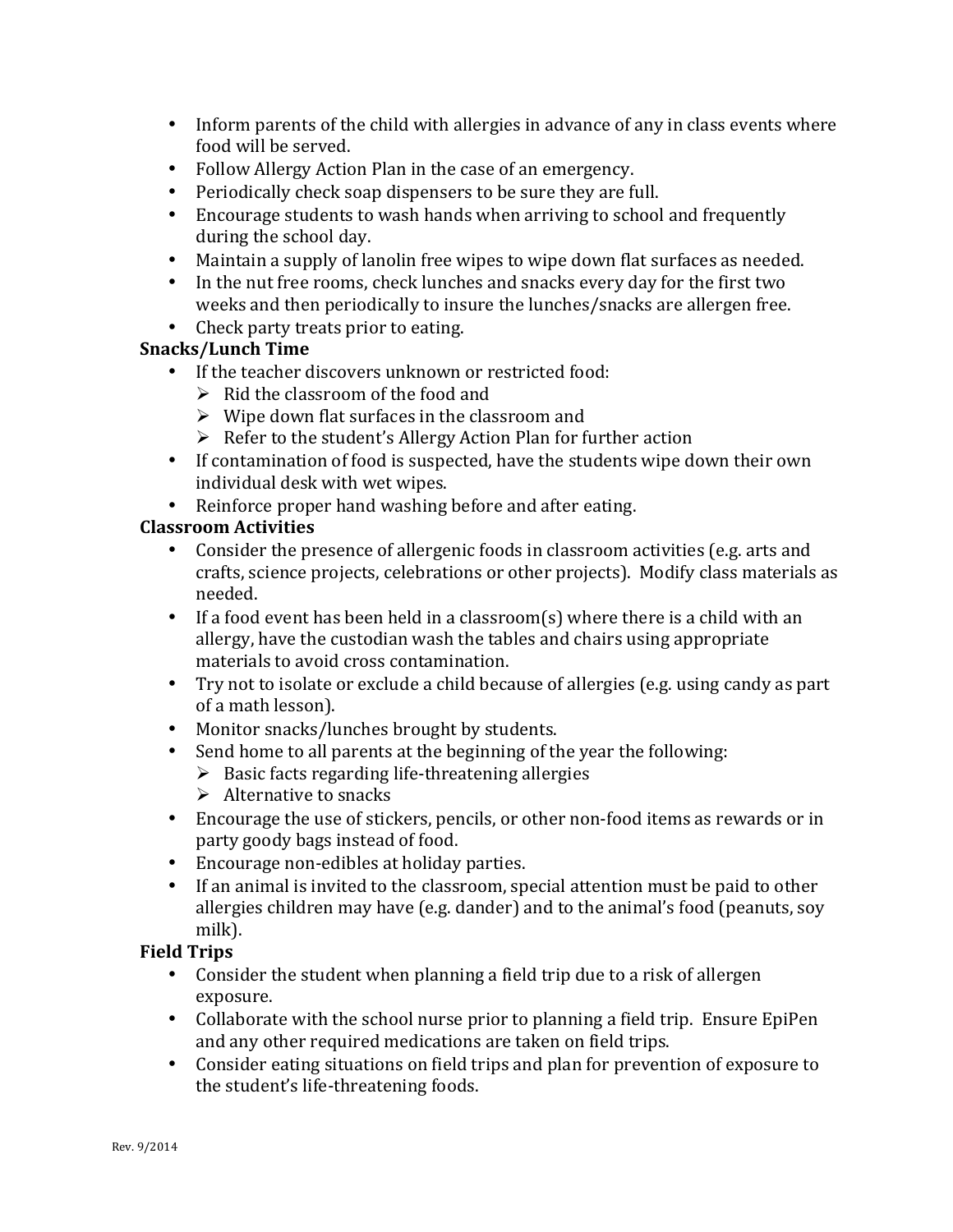- Invite parents of student at risk for anaphylaxis to accompany their child on school trips, in addition to the chaperones(s). However, the parent's presence at a field trip is not required.
- If a parent does not attend, consider the need for additional chaperone(s) for student safety.
- Consider ways to wash hands before and after eating (e.g. provision of hand wipes, etc.).
- Identify one staff member who will be assigned the task of watching out for the student's welfare and handling any emergency.
- Plan for the availability of a communication device.

## **Substitute Teacher Responsibilities**

- Be trained regarding life-threatening allergies including:
	- $\triangleright$  Basic facts regarding life-threating allergies
	- $\triangleright$  Symptoms of allergic reactions
	- $\triangleright$  Use of the EpiPen
- Make sure that a brightly colored sticker is attached to the substitute folder, alerting the substitute that a child in the classroom has a life-threatening allergy.
- Include the following statement in the sub folder, "If this is your first time in this classroom, and you are unfamiliar with the use of an EpiPen, please contact the school nurse prior to the arrival of students."
- Do not eat or store your lunch in the classroom if you have allergenic food products in your lunch.
- Check AESOP for communication on life threatening allergies when accepting a substitute teaching position.

## Coaches and Supervisors of District Before/After School Programs Responsibilities

- Be trained regarding life-threatening allergies including:
	- $\triangleright$  Basic facts regarding life-threating allergies
	- $\triangleright$  Symptoms of allergic reactions
	- $\triangleright$  Use of the EpiPen
- Review medical alert lists for students with medical needs participating in the activity you are supervising.
- Review each student's Allergy Action Plan.
- Make certain that an emergency communication device (e.g. walkie-talkie, intercom, cell phone, etc.) is always present.
- If you suspect an allergic reaction, administer EpiPen and any other medications, and then call 911.
- Clearly identify who is responsible for keeping the EpiPen and emergency medication and where it will be kept.
- Consider the presence of allergenic foods in any activity (e.g. arts and crafts, celebrations or other projects). Modify materials as needed.
- Avoid students eating snacks at before and after school programs. If a snack is required for a student, ask the parent to send nut free items.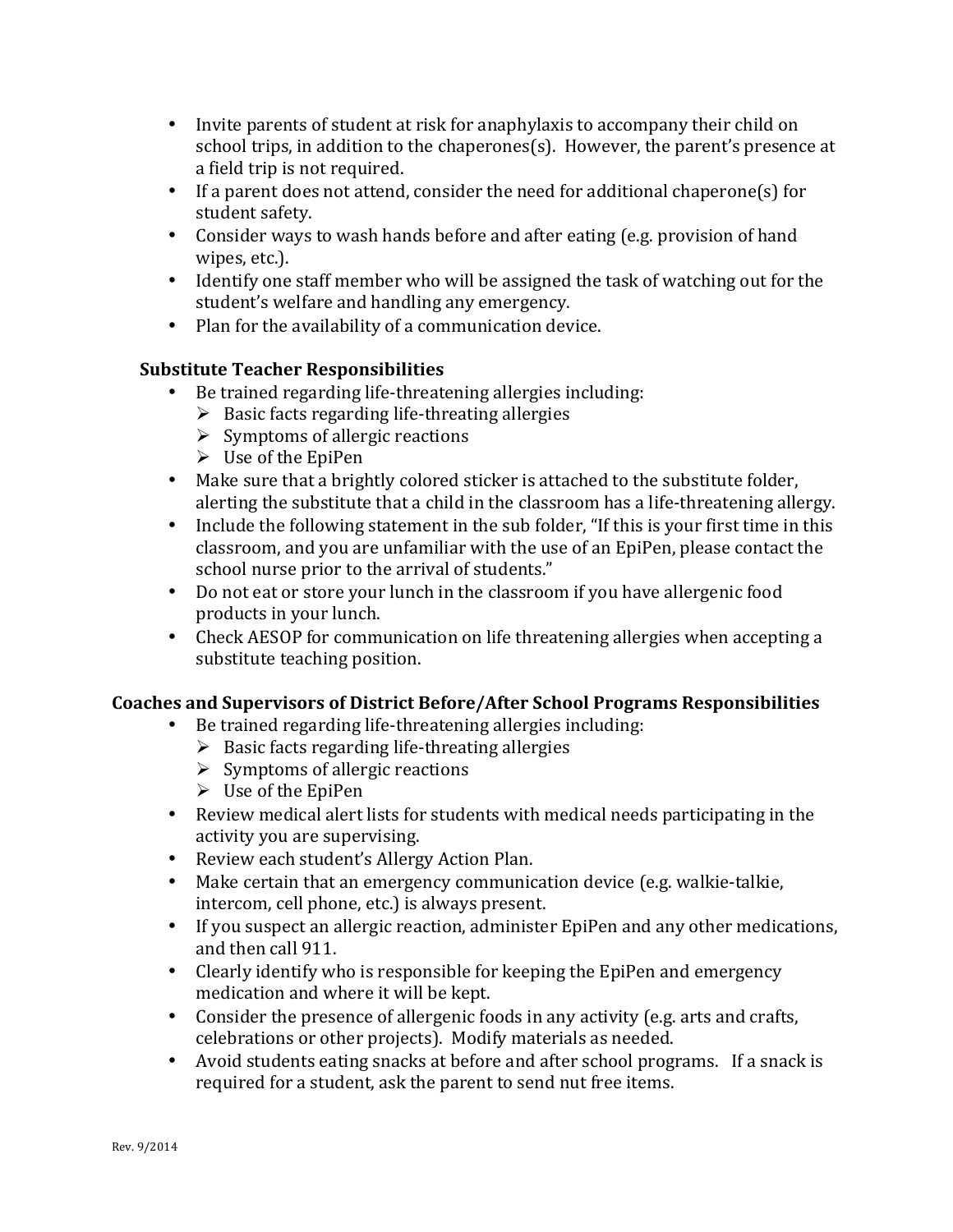#### **Recess/Lunch Room Monitor Responsibilities**

- Be trained regarding life-threatening allergies including:
	- $\triangleright$  Basic facts regarding life-threating allergies
	- $\triangleright$  Symptoms of allergic reactions
	- $\triangleright$  Use of the EpiPen
- Take all complaints seriously from any student with a life-threatening allergy by immediately contacting the school nurse.
- Be familiar with students on the medical alert list.
- Encourage proper hand washing.
- Thoroughly clean all tables and chairs after lunch.
- Reinforce that only children with "safe lunches" eat at the allergy free table.
- Adult supervisors may be asked to hold an EpiPen for a child. Consider using a fanny pack or have a central location for easy access.
- Post picture of student with life-threatening allergies in a binder per the Allergy Action Plan.
- Familiarize yourself with the Allergy Action Plan of students.
- Check lunches at nut free table daily.

## **Custodian Responsibilities**

- Be trained regarding life-threatening allergies including:
	- $\triangleright$  Basic facts regarding life-threating allergies
	- $\triangleright$  Symptoms of allergic reactions
	- $\triangleright$  Use of the EpiPen
- Thoroughly clean all tables and chairs after lunch with a separate cloth. Be sure soap dispensers are filled at all times.
- Be familiar with pictures of students with life threatening allergies.
- Thoroughly clean all tables and flat surfaces after use of the schools by outside organizations.

## **Transportation Staff Responsibilities**

- Be trained regarding life-threatening allergies including:
	- $\triangleright$  Basic facts regarding life-threating allergies
	- $\triangleright$  Symptoms of allergic reactions
	- $\triangleright$  Use of the EpiPen
- Maintain policy of no food eating allowed on school buses
- Bus drivers should have and review the medical alert lists.
- Bus drivers should have a photograph of the student(s) with life-threatening allergies.
- If an allergic reaction is suspected, the driver should pull over to a safe place, administer the EpiPen and call dispatch to call 911.
- Inform parents of students with life threatening allergies that their child can sit in the front of the bus if they wish.
- Follow bus maintenance procedures.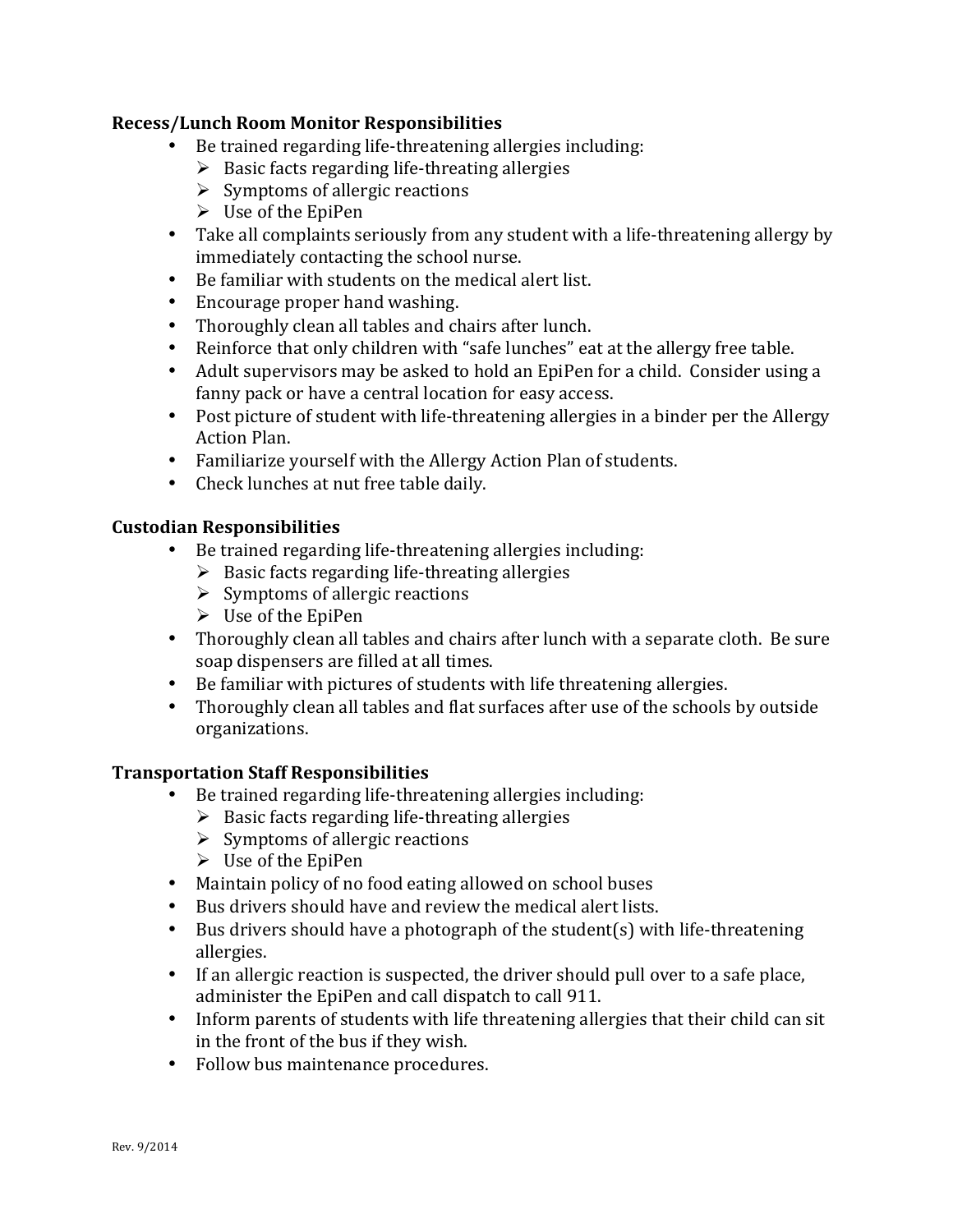## **Food Service Staff Responsibilities**

Parents or students may have access to reading food labels to identify the ingredients in the products used by the school's food service provider. It is ultimately the responsibility of the parent to decide whether the child will participate in the district's hot lunch **program or brings a lunch to school.** 

- Review the district policy and administrative procedures (this document)
- Be trained regarding life-threatening allergies including:
	- $\triangleright$  Basic facts regarding life-threating allergies
	- $\triangleright$  Symptoms of allergic reactions
	- $\triangleright$  Use of the EpiPen
	- $\triangleright$  Take emergency steps if there is an allergic reaction during lunch
- If requested, meet with parent to discuss student's allergy.
- Maintain contact information for manufacturers of food products. (Consumer Hotline)
- Follow cleaning and sanitation protocol to prevent cross-contamination.
- Create specific kitchen areas that will be allergen safe e.g. allergen free prep tables and fryers.
- Make appropriate substitutions or modifications for meals served to students with food allergies.
- Make available advanced copies of the menu to parents/guardian when requested.
- When necessary, avoid the use of latex gloves by food service personnel. Order non-latex gloves instead.
- Provide information about reading product food labels and food allergens.

The lunch cards should be identified with any food allergies and a note that a substitute lunch needed for any student in a nut free room must be allergen free.

## **Parents/Guardians Responsibilities**

We ask parents to assist the school in the prevention, care, and management of their child's food and other allergies and reactions. To achieve this goal, parents are asked to follow these guidelines:

- Inform the school nurse in writing of your child's allergies prior to the opening of school (or immediately after a diagnosis) by providing the following:
	- $\triangleright$  Completed medication authorization or Allergy Action Plan from a licensed physician
	- $\triangleright$  Medical confirmation of allergy
	- $\triangleright$  Up-to-date EpiPens and other necessary medication(s)
- Participate in developing an Allergy Action Plan.
- While the school will not exclude an allergic student from a field trip, a parent may choose to do so.
- Accompany your child on field trips if appropriate. Please discuss with teacher.

It is important that children take increased responsibility for their allergies as they grow older and as they become developmental ready. Consider teaching your child to: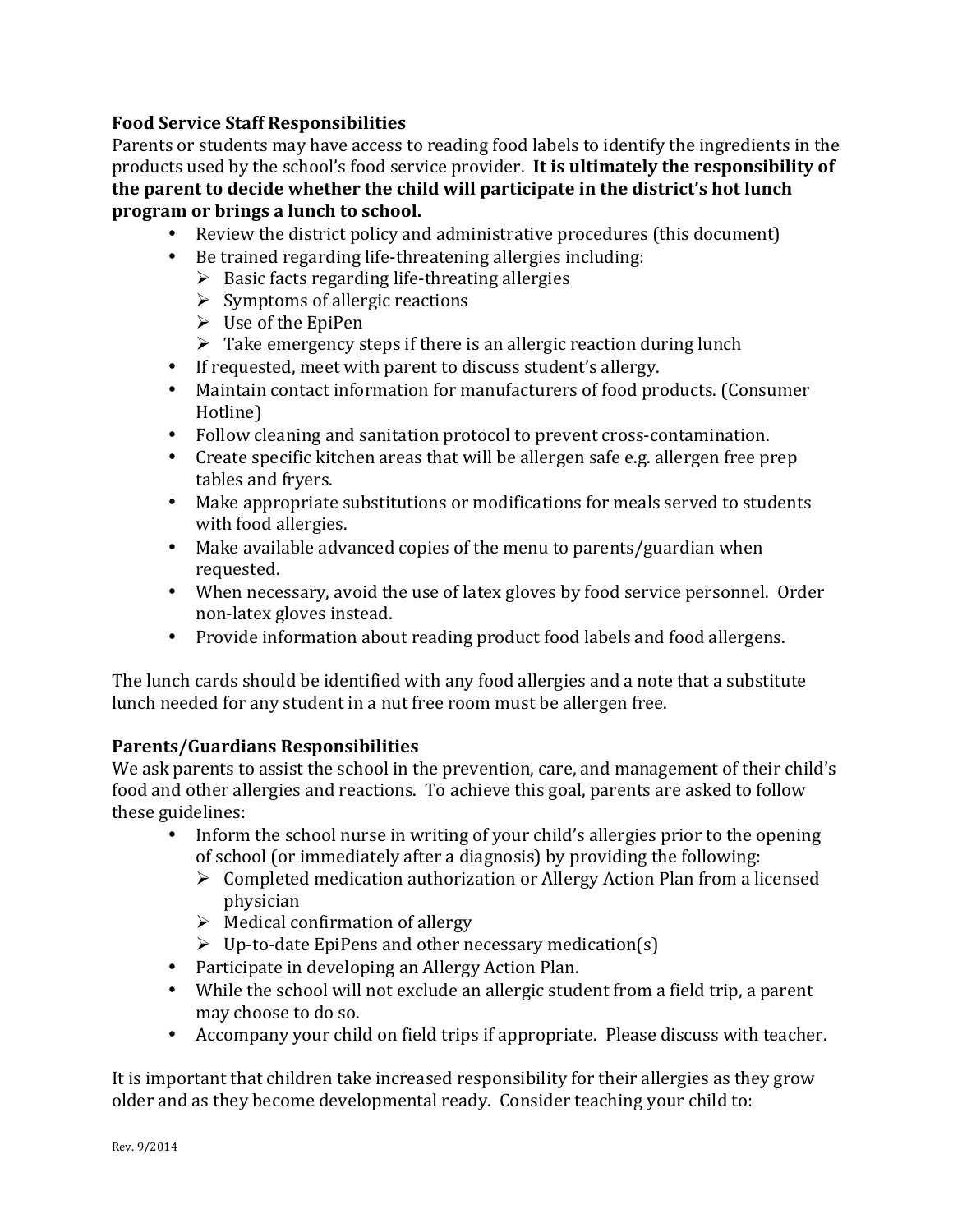- Understand the seriousness of their allergies.
- Recognize the first symptoms of an allergic/anaphylactic reaction.
- Notify an adult immediately when they are having a reaction.
- Carry his/her own EpiPen when appropriate (or know where the EpiPen is kept), and be trained in how to administer his/her own EpiPen, when this is an age-appropriate task.
- Recognize safe and unsafe foods.
- Do not share snacks, lunches or drinks.
- Encourage the habit of reading ingredient labels before eating food when this is an age appropriate task.
- Understand the importance of proper hand washing before and after eating.
- Inform others of your allergy and specific needs.

Empower the student to self-advocate in situations that they might perceive as compromising their health.

Suggestions: 

• Provide a Medic Alert bracelet or necklace for your child.

## **Student Responsibilities**

Students with life-threatening allergies are asked to follow these guidelines:

- Do not trade or share foods.
- Wash hands or use hand wipes before and after eating.
- Learn to recognize symptoms of an allergic reaction.
- Notify an adult immediately if a reaction is suspected.
- Promptly inform an adult as soon as accidental exposure occurs or symptoms appear.
- Develop a relationship with the school nurse and at least one other trusted adult in the school to assist in identifying issues related to the management of the allergy in school.
- Do not eat anything with unknown ingredients.
- Develop a habit of always reading ingredients before eating food (when age appropriate).
- If medically necessary, the student is responsible for carrying medication(s).
- $\bullet$  If the parent provides a Medic Alert bracelet/necklace, the child is encourage to wear the ID at all times.

## **Social Emotional Needs of Student with Life Threatening Allergy**

Needless labeling of students with life threatening allergies must be avoided. Nicknames such as "the peanut kid", "the bee kid" or any other name related to the student's condition must always be avoided. Use of such names in reference by another student will lead to disciplinary action.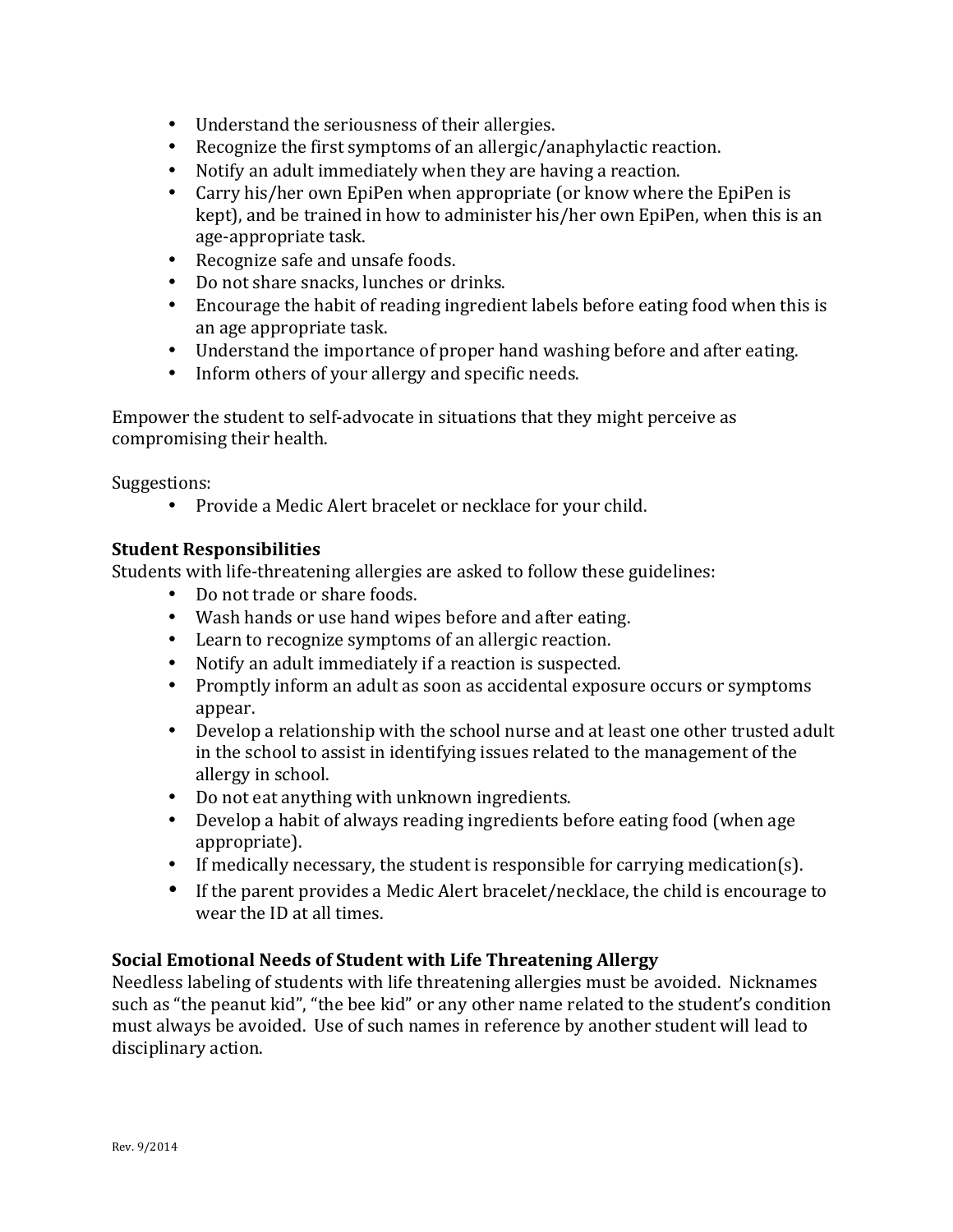A student with life threatening allergies may become a victim of bullying, intimidation, and harassment related to his/her condition. Should there be an occasion where a student with food allergies feels they are being bullied or harassed it should be reported to the teacher or administration immediately. Board policy #7:180 – "Preventing Bullying, Intimidation and Harassment" will be strictly enforced.

Many students with food allergies who have experienced a life-threatening (anaphylactic) reaction may be aware of their own mortality. The emotional, as well as the physical, needs of the child must be respected. Children with food allergies are at-risk for eating disorders or teasing. School social workers are available to work with families when teasing concerns are indicated.

Nurses or social workers will be available to speak to classrooms for the purpose of proactive education if necessary.

## **Allergy Action Plan/Individual Health Care Plan (IHCP)**

An Allergy Action Plan (AAP) puts in writing what the school will do to accommodate the individual needs of a child with a life-threatening allergy. Prior to the start of school or immediately after the diagnosis of a life-threatening allergic condition with medical confirmation, the parent/guardian should meet with the school nurse, administration, and other appropriate school personnel to develop an individual action plan, which will include an Emergency Action Plan. Alternatively, an evaluation and a Section 504 plan or IEP may be initiated for the student when appropriate. If that is the case, the IEP or Section 504 plan will include an EAP.

This Plan details the preventative and emergency procedures to be taken to help protect and treat a student with life-threatening allergies and how to handle emergency situations when an allergic reaction has occurred or is suspected.

## **Transition Plan:**

- 1) The sending school will notify receiving school of students with life threatening allergies.
- 2) A letter will be sent to all students in the allergen free room before the start of school.
- 3) School Nurses will transition action plans as students move to a new school.
- 4) A meeting with receiving administrator and school nurse will be held as needed.
- 5) Students with life threatening allergies will be grouped in clusters whenever possible.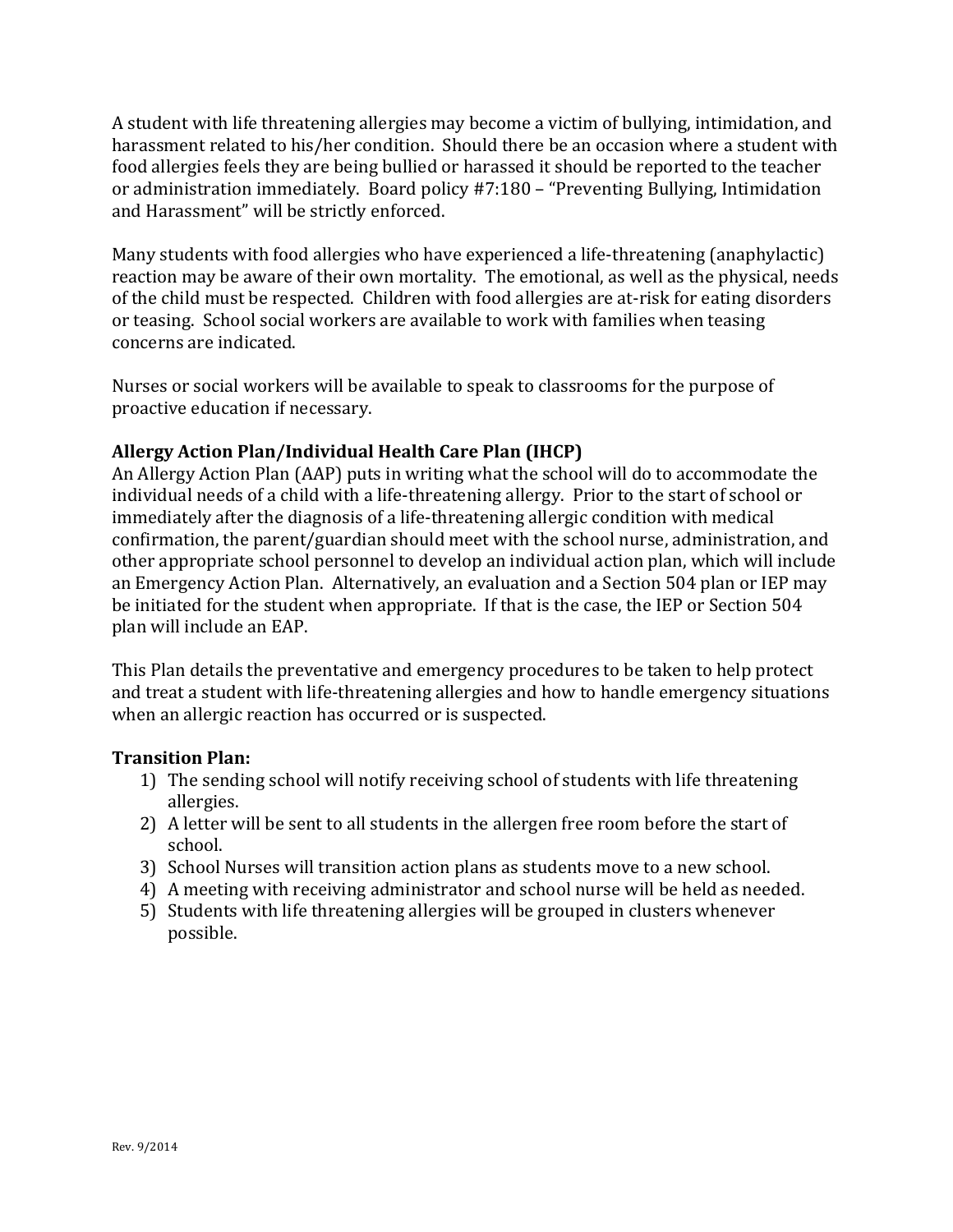## **After an Anaphylactic Reaction**

The school administrator and the Associate Superintendent of Educational Services should convene a meeting with the nursing staff and any other staff directly involved or those who witnessed the event.

- Discuss what happened:
	- $\triangleright$  What caused the reaction?
	- $\triangleright$  What were they symptoms?
	- $\triangleright$  Time and responses to medication?
	- $\triangleright$  Review specific actions taken by staff.
	- $\triangleright$  If reaction is thought to be from a food provided by the school food service, request assistance of Arbor Food Service Director to ascertain what potential food item was served/consumed. Review food labels from Food Service Director and staff.
- Determine if proper procedures were followed.
- Discuss what, if anything should be done differently in the future.

Speak with parent about condition of the child.

Determine communication plan for school staff as well as students and parents regarding what happened. Be sure to maintain confidentiality of the child in any public communication regarding the event.

School administrator should speak with the nurse, teaching staff and parent/guardian prior to the return of the child to school to determine if the Allergy Action Plan needs any modification/revision.